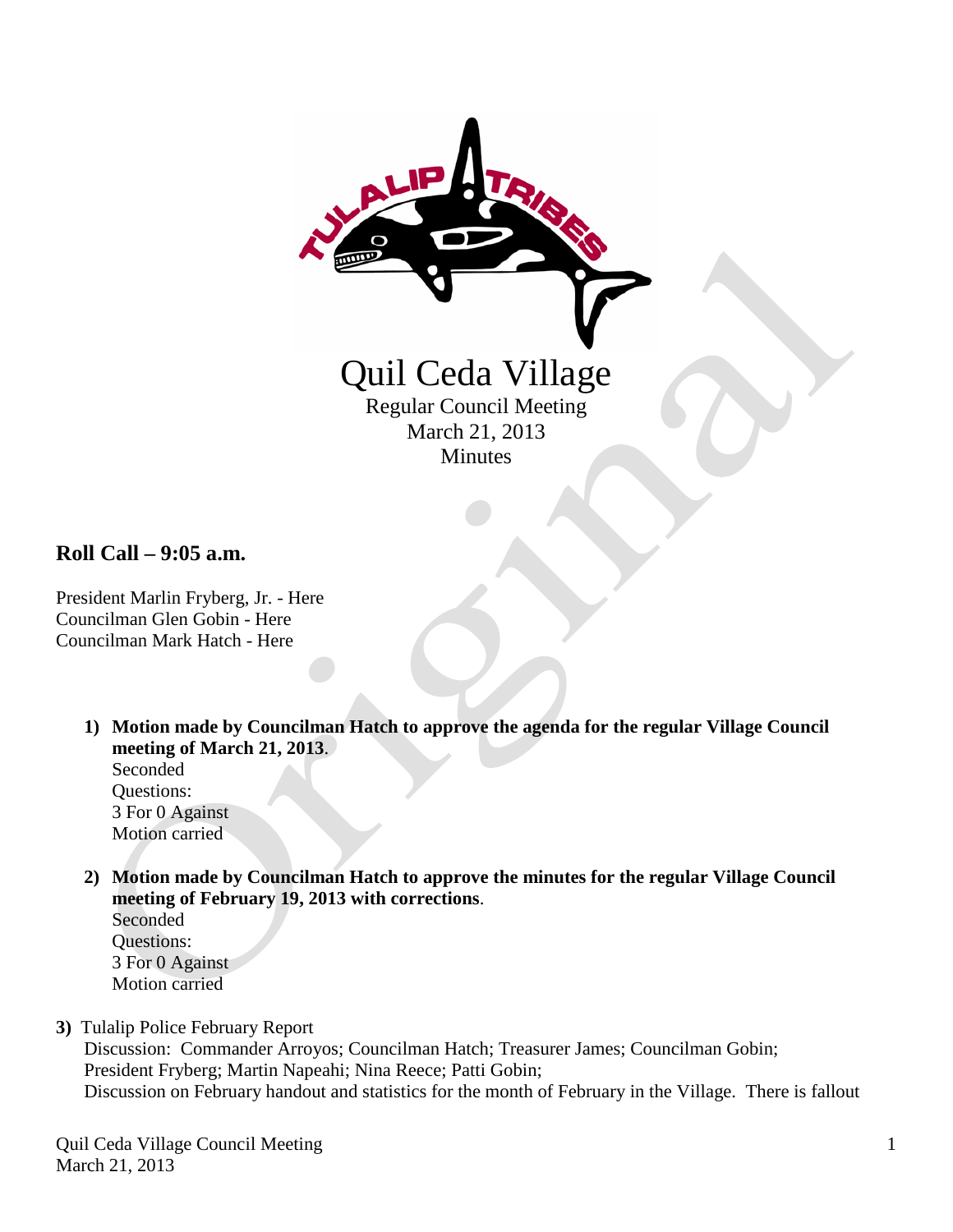in warrant arrests for February. A traffic stop can result in multiple violations. Shoplifting is generally something that happens within a retail setting. Theft is a stolen vehicle or a stolen purse. A break-in into a home is a burglary. Trespass is generally a call that is made by the property. A field interview is a reasonable suspicion that someone is doing an illegal activity. The southwest door of the resort should be monitored for transient population.

## **Legal – Meeting Recessed at 9:20 a.m.**

**4)** Qwuloolt

Open at 10:10 a.m.

### **Finance**

**5)** 2012 Year End Budget Report and January 2013 Budget Report

 Discussion: Steve Gobin; Councilman Gobin; Lisa Koop; Chuck James; Councilman Hatch; Cameron Reyes; Nina Reece

 The programs are still on budget. Resources maybe relocated due to logistics/customer base. Liquor Sales discussions are on the table. The Liquor stores need to be refurbished. The maintenance of our buildings is important for our customers.

## **Health & Safety**

**6)** Safety Policy

 **Discussion: Melissa Cavender; Vice Chairwoman Parker; Steve Gobin; Travis Hill;**  The safety policy is regarding improving the health and safety of our workers. This is an overview of this live document. It is for your review. This policy is specific to Quil Ceda Village. Again, this is a first read

and all comments are appreciated as staff and legal work through this document.

# **Tulalip Data Services – Salish Networks, Inc.**

**7) Motion made by Councilman Gobin to adopt Resolution No. 2013-009 authorizing Quil Ceda Village administrative, financial and personnel departments to provide services to Salish Networks, Inc.** Seconded

Discussion: Travis Hill; Steve Gobin

 Questions: This is just allowing this new corporation to utilize existing department within Quil Ceda Village. There will be no additional impact on staff.

3 For 0 Against

Motion carried

# **Utilities**

**8) Motion made by Councilman Gobin to approve Resolution No. 2013-010 obligating \$300,000.00 (three hundred thousand dollars) in tax funds for the purpose of providing planning, engineering and legal counsel for the development and negotiation of the provision of utilities service to the 4th Street area of**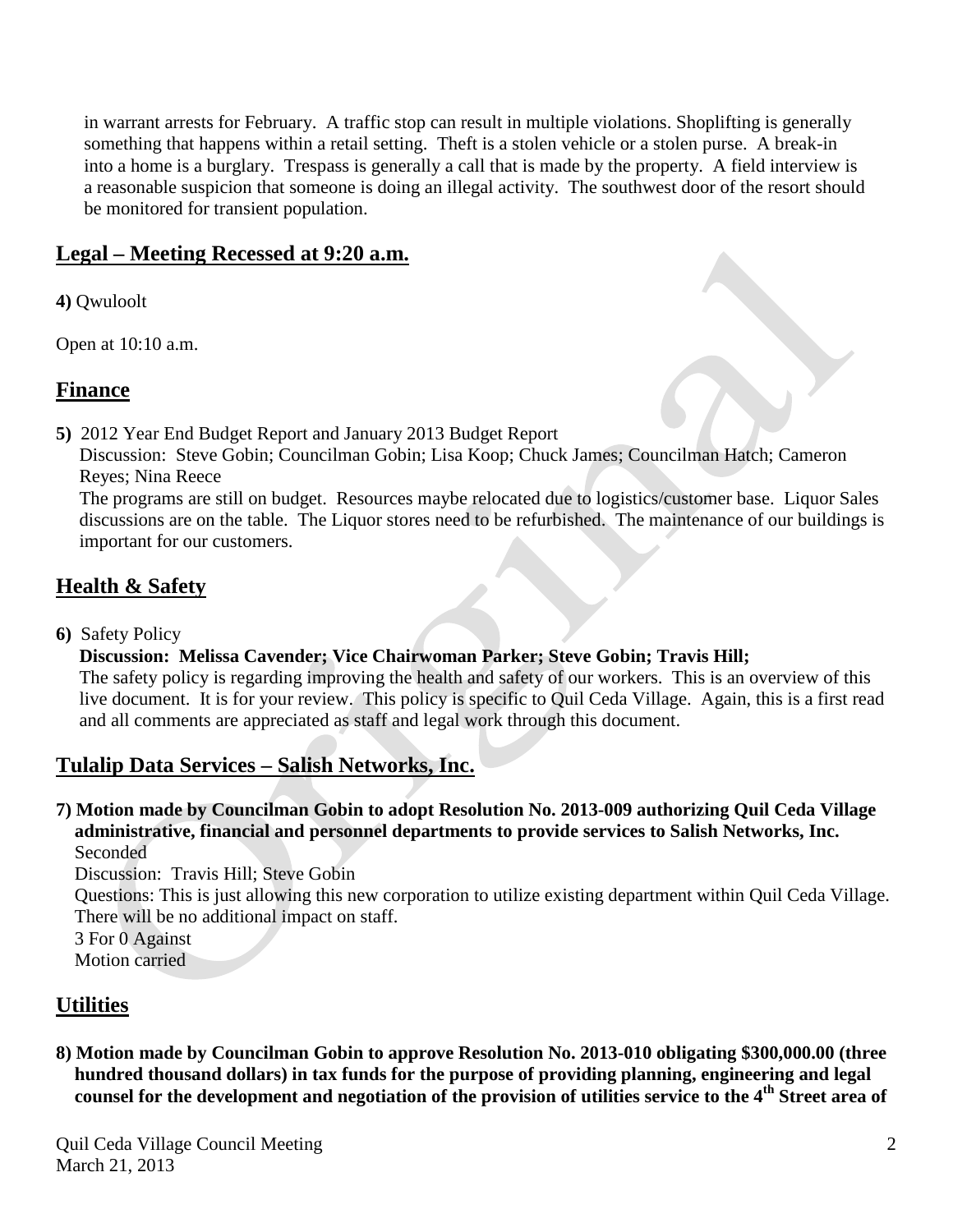#### **the Reservation and the potential ownership of the Marysville West utilities lines.**

 Discussion: Councilman Gobin, Lukas Reyes; President Fryberg; Lisa Koop; Vice Chairwoman Parker; Nina Reece; Chairman Sheldon; Steve Gobin; Sheryl Fryberg;

 Staff is requesting funding to work on the Marysville West Water Sewer system. Legal council has requested an attorney who specializes in utilities. Staff has requested an attorney to work specifically at the Village. Counsel likes to be well rounded and work on multiple issues. Outside counsel has to be retained for specific issues that in-house legal don't specialize in. The Village and the Government continue to work together on developing programs that work together for the Reservation. Where is the City at right now? The Government and the City have to work together. The funding still needs to be appropriated for the engineering of the pump station. The work needs to be done for the pipe elevations. The Charette process brings all the departments to have one voice. The Village has been working as a consultant on this project and Tribal Government continues to be the lead.

 Seconded 3 For 0 Against Motion carried

### **Engineering**

#### **9) Army Corps Permit Map**

Discussion: Steve Gobin; Allison Warner; Glen Gobin

 On-going discussions are happening with the Army Corps. Maps are available on the existing proposals. The Corps wants more specific information on what the Tribe plans on doing with the land before it will grant a permit. Some areas are developable without a permit but wetlands will be impacted in some areas within the Village if development continues. A mitigation program is continuing. This may turn into a treaty issue on the use of Tribal land.

### **General Manager**

**10)** Contracts – QCV Administration Office Ramp Replacement Project; \$14,906.00

**11)** Out of State Travel - None

### **Contruction - Property Management - Closed**

**12)** Q Project Update

### **ADJOURN at 11:30 a.m.**

Staff Present: Tim Brewer, Legal Lisa Koop, Legal Commander Paul Arroyos Chief Sutten

Quil Ceda Village Council Meeting March 21, 2013

Steve Gobin, General Manager Nina Reece, Administrative Director Anthony Jones, Legal Melissa Cavender, Health & Safety